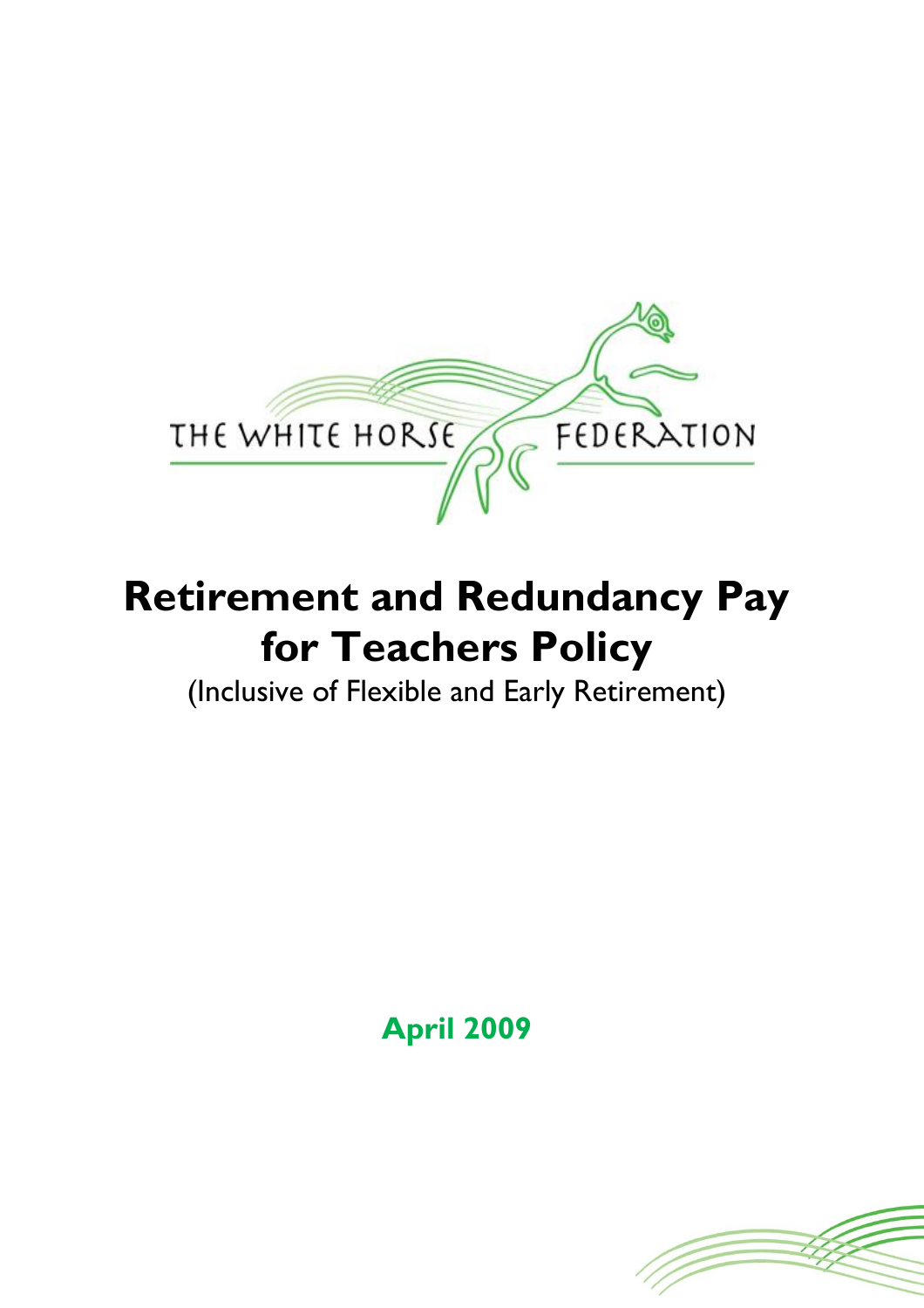# **1. Scope, Purpose and Principles**

- 1.1 This policy sets out the arrangements for compensatory payments to be made to teachers in the event that their employment with the Council is terminated on grounds of redundancy or early retirement ahead of their normal retirement age.
- 1.2 In defining this policy, the council has sought to provide fair and affordable redundancy compensation payments and early retirement provisions for teachers, in accordance with employment legislation, age discrimination legislation and the Teachers Pension Regulations and associated Regulations, consistent with the equivalent policy for other Swindon Borough Council employees.

## **2. Relevant Statutory Provisions – 'deciding' and 'compensating' bodies**

- 2.1 Section 37 of the Education Act 2002 provides that the 'deciding body' in respect of whether a teacher (or any other school employee) should receive compensatory payments in respect of their dismissal or to secure their resignation are:-
	- The governing body of a school with a delegated budget in respect of a teacher employed to work within a school;
	- The local authority in respect of an unattached teacher (i.e. a teacher employed in centrally managed services or in a Pupil Referral Unit)
- 2.2 The Local Authority is the 'compensating body' meeting the costs arising from the decisions made by 'deciding bodies'. The relationship between 'deciding' and 'compensating' bodies is defined in more detail in Section 37 as described below.
- 2.3 Under the provisions of Section 37(1) of the Education Act 2002, the governing body of a school with a delegated budgeted has the power to:-
	- Determine whether a payment should be made in respect of the dismissal, or to secure the resignation of, a person employed to work at the school; and
	- Determine that a person employed to work at the school should be awarded premature retirement
- 2.4 This power must be exercised within the relevant statutory framework of employment and education legislation, in particular the Teachers (Compensation for redundancy and Premature Retirement) Regulations 1998 as amended by the Teachers (Compensation for Redundancy and premature Retirement) (Amendment) Regulations 2006 and the current Teachers Pension Scheme Regulations.
- 2.5 Section 37(5) requires the costs of redundancy and severance payments to be met by the maintaining Local Authority unless there is good reason to charge the costs to the school's budget. Diverging from the Local Authority's policy on such payments or ignoring advice given by the Authority in respect of such payments is regarded as a good reason to charge the cost of redundancy and severance payments to a school's budget share.
- 2.6 Section 37(4) requires the costs of premature retirement to be met from the school's budget unless the Authority has agreed to meet.
- 2.7 Section 37(7) makes separate provisions in respect of staff employed at a school for 'community purposes' (as defined in Section 27 of the Act, including extended schools). In such cases the Authority will be able to reclaim payments for dismissal etc. of such staff from the governing body although it can waive this power.

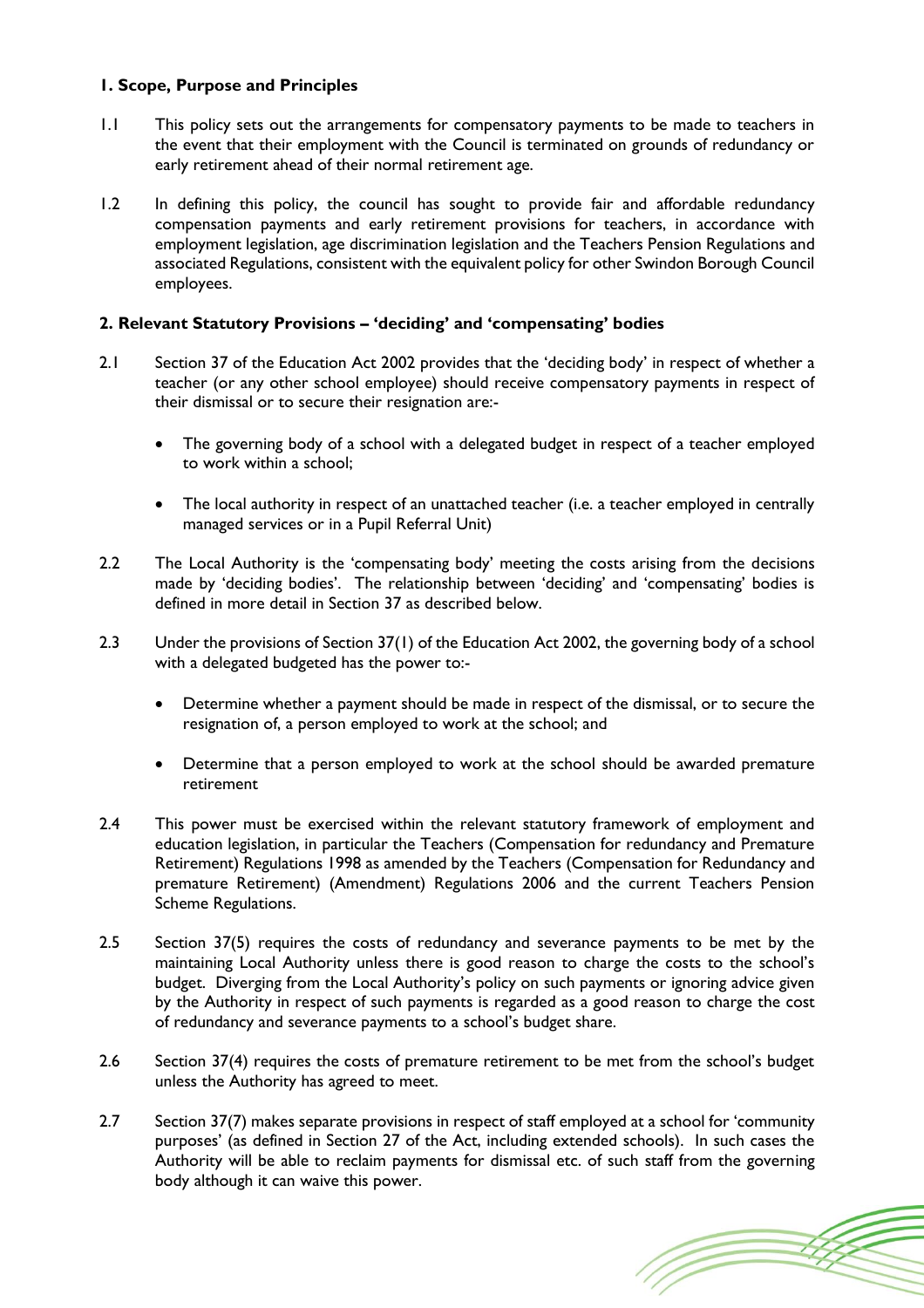- 2.8 The Local Authority will carry out its duties as the 'compensating body' in respect of redundancy compensation and early retirement in line with the policy provisions set out in the remainder of this document. It will meet the costs of redundancy compensation payments and premature retirement of teachers in accordance with this policy, subject to each case being notified to and agreed by the Group Director, Children (or her nominated officers). Any costs incurred by a governing body beyond the provisions of this policy or without the agreement of the Group Director, Children will be charged to the school's budget unless the Group Director, Children agrees to waive the requirement in a particular case.
- 2.9 The Authority's approach to severance payments is set out in a separate policy approved by the Council in 2004 (a summary is attached as Annex 1 to this report).

# **3. Normal Retirement Age**

- 3.1 The Council's normal retirement age (NRA) is 65. However, teachers who are active members of the Teachers Pension Scheme (TPS) at 31 December 2006 can retire at age 60 without pension reduction and without capital cost to the Council. For new scheme members joining from 1 January 2007, the normal retirement age at which unreduced pension benefits can be taken is 65. This follows a change to the Teachers Pension Scheme Regulations in the autumn of 2006.
- 3.2 Under TPS regulations, employees aged between 55 and NRA who have been in pensionable employment on or after 30 March 2000 and meet TPS qualifying service requirements, will be able to take voluntary premature retirement and obtain early access to actuarially reduced pension benefits (ARBs).
- 3.3 In considering the exercise of their discretion in respect of awarding premature retirement, 'deciding bodies' should have regard to:-

1. the following advice set out in DfES Circular 15/97 "Early Retirement for Teachers" – see below

DfES Circular 15/97 "Early Retirement for Teachers", para 15 "Considerations in granting premature retirement"

Considerations in granting premature retirement, which should be borne in mind include:-

- The capacity of the individual being considered for premature retirement to make a continuing contribution;
- Whether the institution's strategic, academic and financial objectives can be met in another way;
- Whether a 'stepping down' arrangement or part-time working would be appropriate (NB stepping down is no longer available under the revised TPS Regulations having been replaced by flexible phased retirement options)
- The efficiency savings, taking into account the costs of the premature retirement;
- How the individual's retirement would affect the age structure and promotion prospects of staff;
- If the individual is not being made redundant, the prospects for finding a replacement, bearing in mind the recruitment problems in some locations and disciplines;
- If a post is to be abolished, whether there are any other options. For example, it may be possible to arrange redeployment of the teacher by agreement with another school.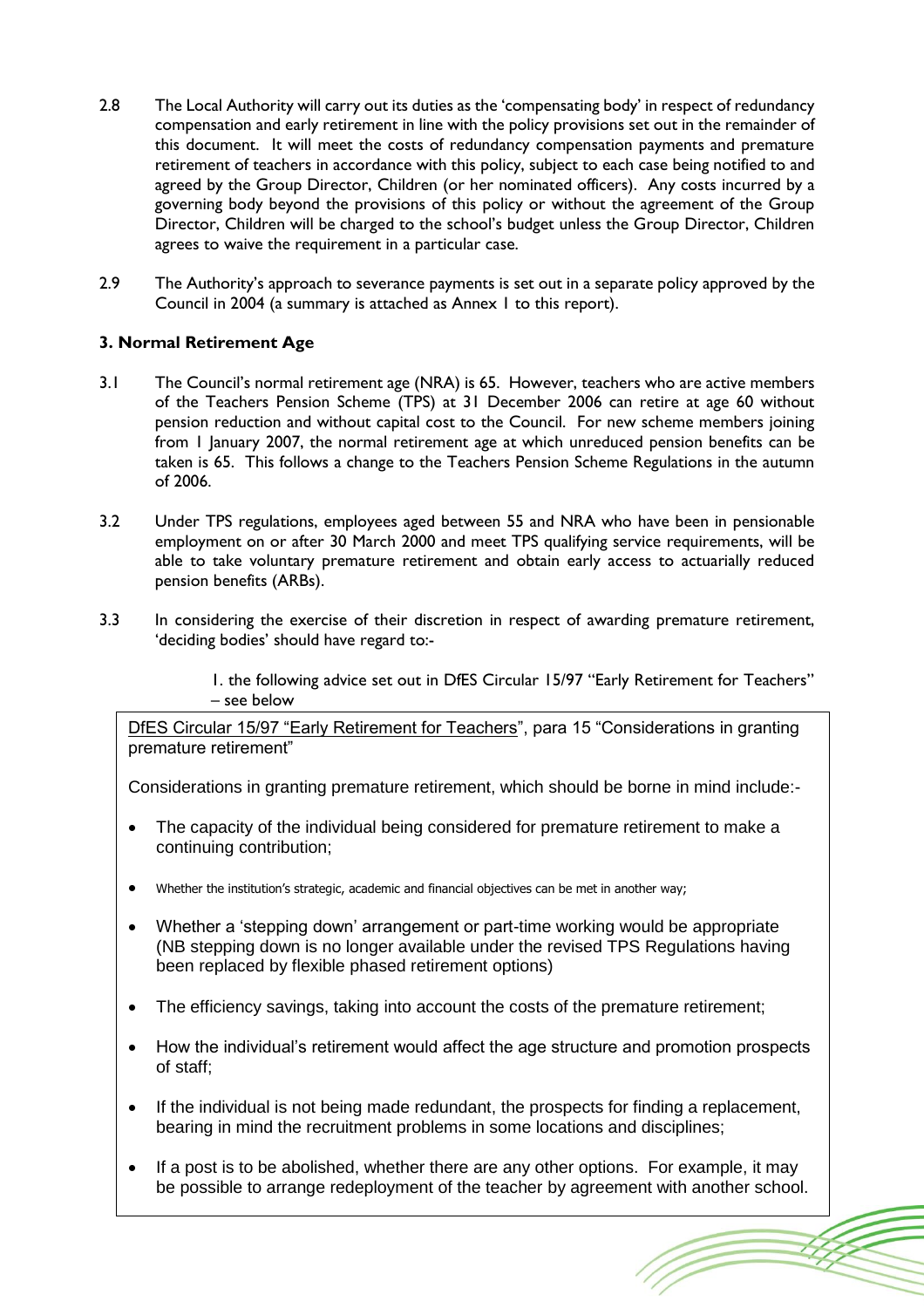- 2. the full cost implications for the school and the Local Authority (see below)
- 3.4 An award of premature retirement requires the employer to meet the cost of "mandatory compensation" (i.e. the TPS will pay an actuarially reduced pension and lump sum based upon the member's pensionable service and the employer pays the difference so that the scheme member receives unreduced benefits for their lifetime – this cost to the employer is termed "mandatory compensation).
- 3.5 A 'deciding body' may also consider whether it wishes to award "discretionary compensation" in addition to accrued pension benefits. This is in the form of added years of service to generate increased pension benefits. The Authority will not award "discretionary compensation" in any but the most exceptional cases approved by the Group Director, Children in consultation with the Lead Member for Children Services. Normally, therefore, the full cost of "discretionary compensation" will be met by the school.

## **4. Redundancy**

- 4.1 Proposed changes to school staffing structures that may lead to redundancy should be the subject of consultation with the Group Director, Children (or her nominated officers) before any redundancy costs are incurred. If this condition is not met the Group Director, Children may re-charge any costs to a school's delegated budget.
- 4.2 In the event of dismissal on grounds of redundancy, teachers with at least two years continuous local government service will be eligible to receive a redundancy compensation payment as follows:-

1. Teachers will receive a redundancy compensation payment based on the provisions of the Employment Rights Act 1996 (ERA). This payment will be calculated using the formula set in the ERA which comprises a defined number of weeks' pay based on age and continuous service at the date when employment is terminated.

The calculation will be based on continuous local government service with any other local authority or employer covered by the Redundancy Payments Modification Order.

Under the Teachers (Compensation for Redundancy and Premature Retirement) (Amendment) Regulations 2006, the Council will enhance the ERA provisions so that a weeks pay is calculated on the basis of an employee's actual weeks' pay rather than the statutory limit.

2. In addition to the redundancy compensation payment specified in (i) above, teachers aged 50 or over who have qualifying membership of the Teachers Pension scheme may, at the discretion of their employer, exercised by the 'deciding body' be awarded premature retirement and be able to receive immediate payment of an unreduced pension and lump sum based on their accrued contributory service at the date their employment is terminated.

'Deciding bodies' may wish to seek the advice of the Human Resources (Schools) team in considering the possibility and cost of awarding premature retirement, should always consider carefully the cost implications of awarding premature retirement and must seek the agreement of the Group Director, Children before making any commitment to award premature retirement. The costs arising from a decision to award premature retirement without the agreement of the Group Director, Children will be met from the school's budget.

The Group Director, Children will consider the organisational benefit, with regard to the guidance in Circular 15/97 (set out above) and the cost of any proposed premature retirement and its affordability within the resources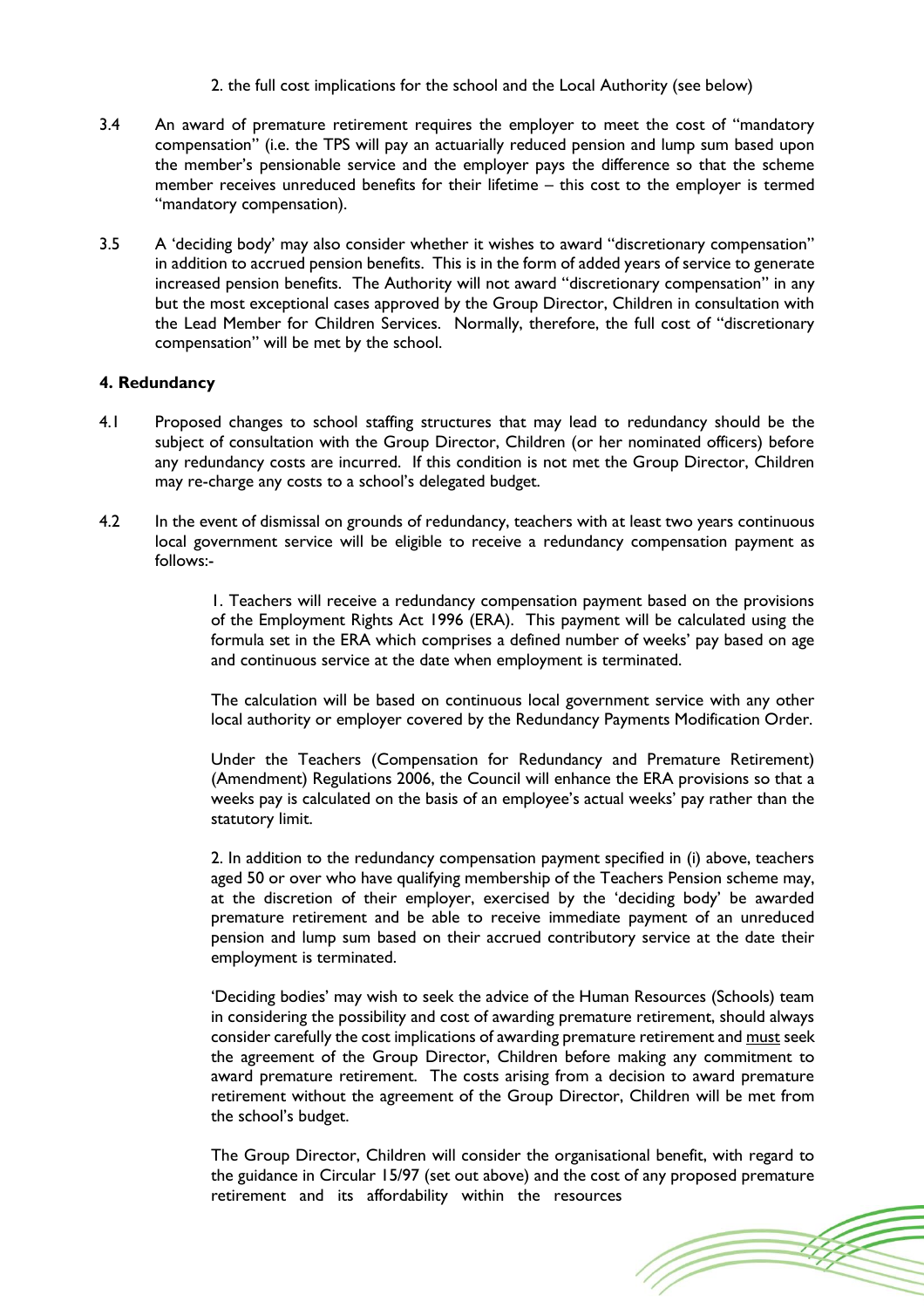available within the approved budget for redundancy compensation and premature retirement. A governing body will be expected to meet at least half the cost of "mandatory compensation" calculated over a five-year payment period. An example of this is shown at Annex 2.

## **5. Extended Schools**

- 5.1 Where the school are proposing to make redundancies within the extended service provision different rules apply dependent upon how the extended services are funded.
- 5.2 In cases where the employee's salary is paid for from the schools delegated budget, then the local authority as the 'compensating body' will meet the costs arising from the decisions made, subject to local authority advice being sought and agreement reached.
- 5.3 Where the employee's salary is not paid for from the schools delegated budget then all costs arising from the decisions made will be met by the school and schools should ensure that they have sufficient funds to pay for any associated redundancy costs.

## **6. Redeployment as an alternative to Redundancy**

- 6.1 An employee whose post is redundant will be eligible for consideration for redeployment to a suitable post in another school or service maintained by the Authority. In order to facilitate and support redeployment and reduce the necessity for redundancy, the Authority will provide financial support to schools or service offering a post to a redeployee who would otherwise have been redundant.
- 6.2 The Authority will make a one-off payment equivalent to one third of the employee's gross annual salary, capped at the level of the redundancy payment that the employee would otherwise have received. Each case will be subject to the approval of the Group Director, Children (or her nominated officer).

#### **7. Early Retirement in the interests of the efficiency of the service**

- 7.1 Employees aged 55 or over with qualifying membership of the TPS may be awarded premature retirement in the interests of the efficiency of the service and receive immediate payment of unreduced annual pension and lump sum based on their accrued contributory service at the date their employment is terminated.
- 7.2 Before awarding premature retirement in the interests of the efficiency of the service the 'deciding body' should consider
	- The guidance in EfES Circular 15/97, and
	- The cost implications for the school and Local Authority
- 7.3 The cost of "mandatory compensation" will be dealt with in line with the provisions within the section on Redundancy above.

# **8. Voluntary Early Retirement – Actuarially reduced benefits (ARBS)**

8.1 Employees aged between 55 and ARA who have qualifying membership of the TPS may seek their employer's consent, at the discretion of the 'deciding body' to take voluntary premature retirement on Actuarially Reduced Benefits (ARBs). Where such a request is approved, the employee will be eligible to receive immediate payment of pension and lump sum, though this will be reduced to reflect the actuarial costs of the employer's decision to allow benefits to be accessed earlier than the employee's normal retirement age.

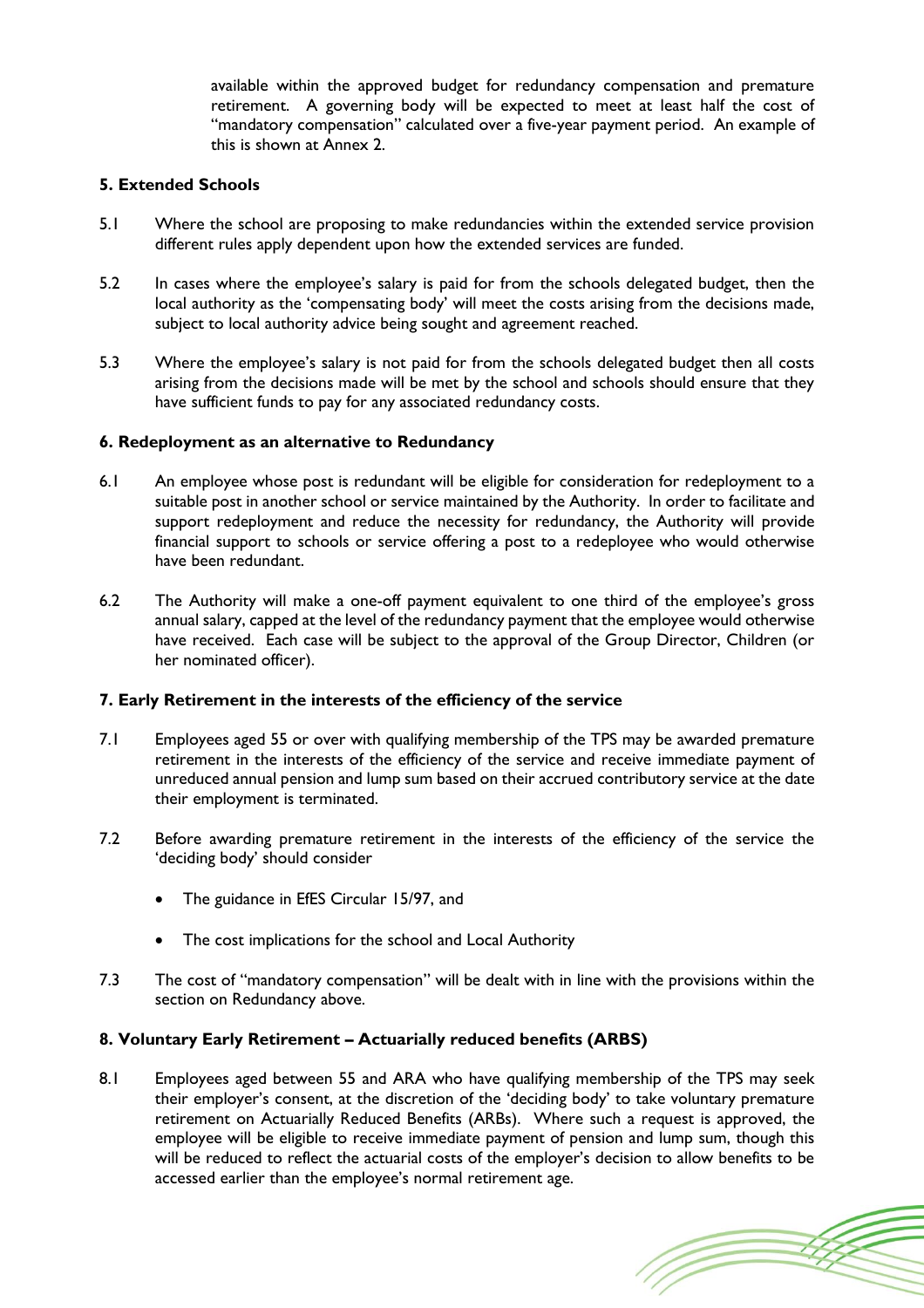- 8.2 The amount of reduction to the pension and lump sum is determined by an actuarial calculation based on a formula determined by the Government Actuary's Department and included within the TPS Regulations.
- 8.3 An employer may only withhold their consent to an application for voluntary premature retirement on actuarially reduced benefits for a period of six months. 'Deciding bodies' may wish to seek the advice of Human Resources (Schools) team in considering requests for voluntary premature retirement on actuarially reduced benefits.
- 8.4 In exceptional circumstances an employee may seek to have the reduction to the pension and lump sum waived on 'compassionate' grounds. In considering such requests from its own employees, the Council as a 'deciding body' will apply the definition "inclined to pity or mercy" to determine whether reduction in pension benefits is to be waived. This approach is recommended to other 'deciding bodies'. In effect, such a request will mean that the employee will be considered for an award of premature retirement in the interests of the efficiency of the service and the 'deciding body' should have regard to the advice and conditions set out above.
- 8.5 Where an employee seeks the employer's consent to retire early on these grounds, the 'deciding body' should assess the request on its merits, taking into account the individual circumstances and the costs of "mandatory compensation".
- 8.6 The cost of "mandatory compensation" will be dealt with in line with the provisions within the section on Redundancy above.

## **9. Flexible Retirement (Phased Retirement)**

- 9.1 Employees aged 55 with qualifying membership of the TPS may seek their employer's consent to take flexible retirement. Flexible retirement from age 55 may be possible without an employee having a break in employment provided that their pensionable salary reduces by 25% or more for at least 12 months. This could, for example, be because the employee has taken up a post of lesser responsibility or is working reduced hours. The employer will be required to provide confirmation of the reduction on the employee's pension application form. A t4acher may exercise this option twice before final retirement. An employee taking flexible retirement can continue paying into the TPS to build up further benefits.
- 9.2 Where such a request if approved, the employee will be eligible to receive immediate payment of pension and lump sum, though these will be reduced. The amount of reduction to the pension and lump sum is determined by an actuarial calculation based on a formula determined by the Government Actuary's Department and included within the TPS Regulations.
- 9.3 A teacher can decide how much he/she wishes to take of the benefits accrued up to the commencement of phased retirement up to a maximum of 75% of total benefits. Remaining service, which must be at least 25%, will be aggregated with any subsequent service accrued and be used in any future benefit calculation.
- 9.4 In considering a request for flexible retirement, the 'deciding body' should assess the request on its merits, take account of the school's/service capacity to accommodate the teacher in a lower graded post or part time position and may wish to seek advice from Human Resources (Schools) team before making a decision.

#### **10. Ill Health Retirement**

10.1 When an employee with qualifying membership of the TPS is deemed by the independent medical advisers to the Teachers Pension Scheme to be permanently incapable of performing the duties of their employment they will be entitled to an ill-health pension and lump sum.

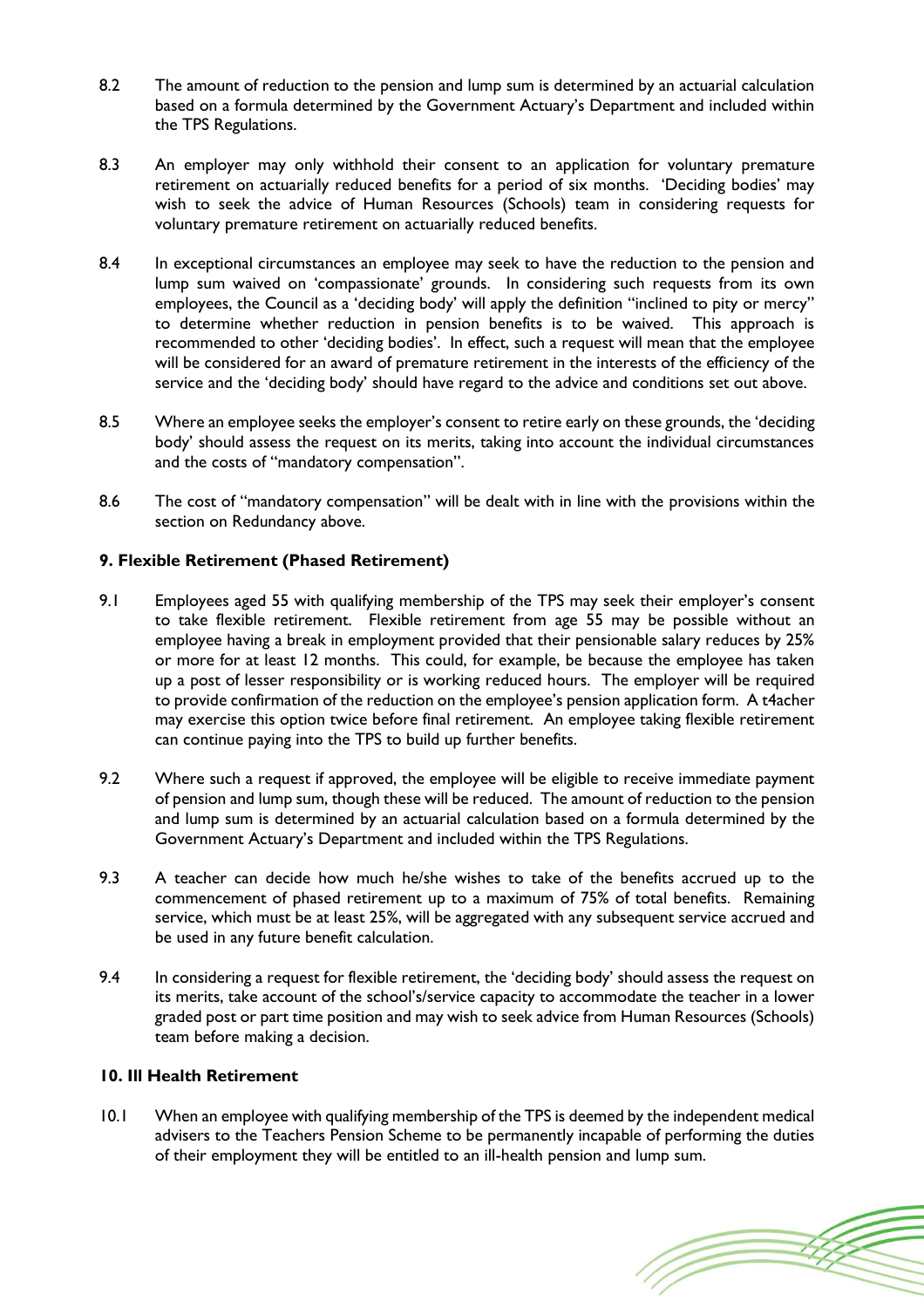- 10.2 Under the Teachers Pension Scheme Regulations, "permanently incapable" means that an employee is, in the view of the independent medical advisers to the TPS, incapable of teaching due to health problems until normal retirement age. Benefits will be determined on the basis of whether the employee is:-
	- Incapable of undertaking any gainful employment, in which case Total Incapacity Benefit (TIB) is payable, or
	- Incapable of teaching but capable of a range of other types of work, in which case Partial Incapacity Benefit (PIB) is payable
- 10.3 When these criteria are met, pension benefits are calculated as follows:-
	- (i) Total Incapacity Benefit accrued pension benefit entitlements enhanced by half the prospective service to normal retirement age
	- (ii) Partial Incapacity Benefit accrued benefits to the date of incapacity
- 10.4 Incapacity benefits are not reduced on account of early payment of benefits. TIB cases will be reviewed if the recipient's health improves and they become capable of working. PIB cases are not subject to review of entitlement.
- 10.5 The Teachers Pension Scheme determines entitlement to Ill Health Retirement Benefits. The 'deciding body' and 'compensating body' have no part in the decision or liability for costs arising from the award of Ill Health Retirement.

# **11. Summary of Federation policy on Severance payments to school staff**

- 11.1 The Director of Education (now Group Director, Children) is authorised to approve cases in which the LEA will meet or contribute to the cost of severance payments\* to school-based employees from centrally held resources, subject to the conditions set out below:-
	- That in all but the most exceptional circumstances such funding will be limited to a sum equivalent to the employee's gross salary for three months, with any additional costs being charged to the delegated budget of the school concerned;
	- That in the most exceptional circumstances the Director may, following consultation with the Lead Member for Children Services, approve funding beyond the amount specified above;
	- That the Director is authorised to recharge all or some of the costs of severance agreements to school budgets when they are incurred by schools without the Director's approval or exceed the amount agreed by the Director;
	- That the Director reports annually on severance payments made to school-based employees, including details of payments and the circumstances in which they have been made, subject to confidentiality clauses contained within any severance agreement.

(\* in this context a "severance payment" is a payment made to secure the resignation of an employee in circumstances other than redundancy or early retirement)

The full policy document is available from the Council's Human Resources (Schools) Team.